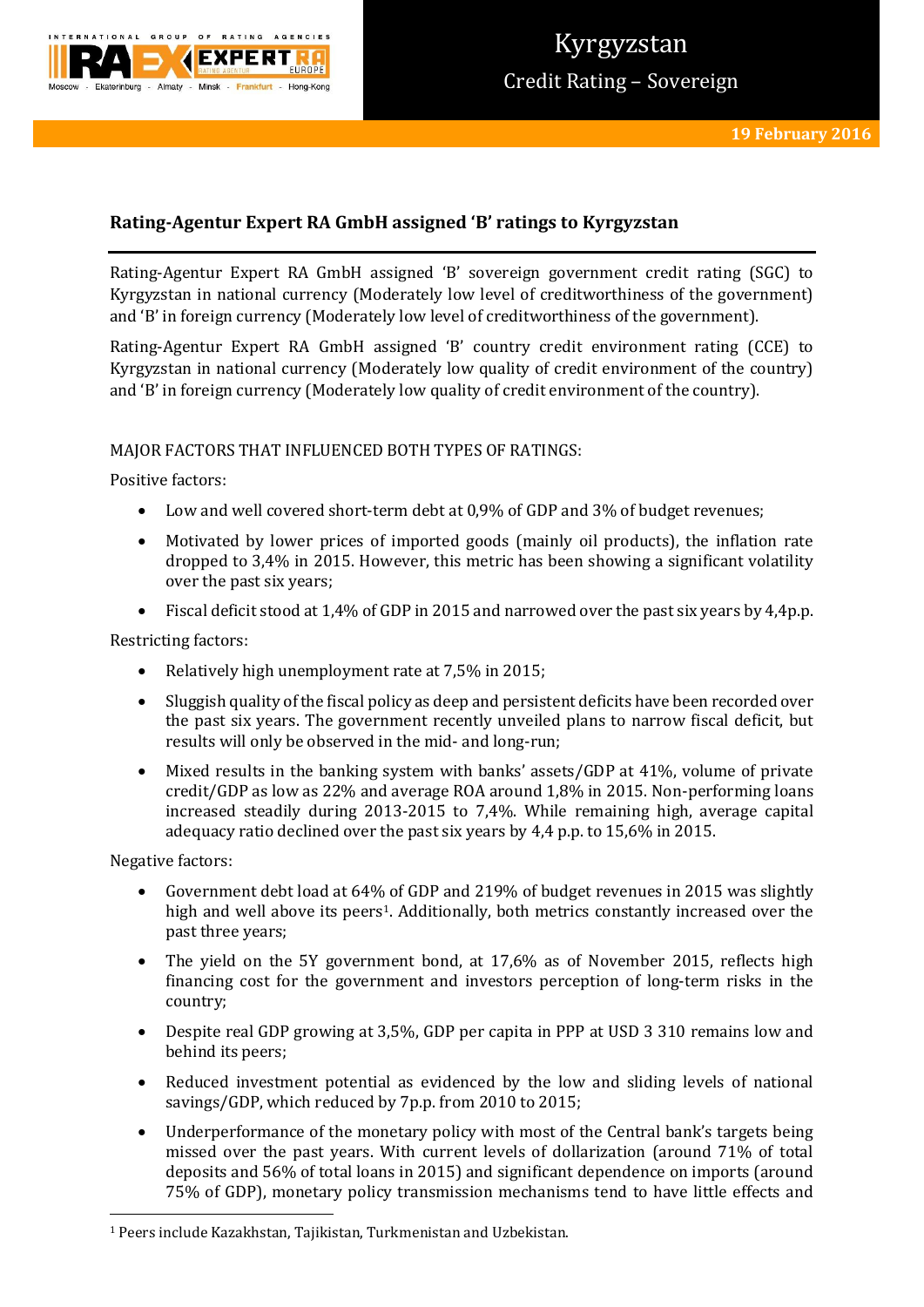

inflation rate is highly influenced by external factors;

 Limited competitiveness of the economy. The country imports most of its products (trade balance deficit of 44% of GDP) and had a competitiveness index of 3,83 from the WEF in 2015.

Stress factors:

- High dependence on Russia and on International Organizations to finance operations and receive financial aid and remittances (weak stress-factor);
- Dollarization levels continue to rise representing 71% of total deposits and 56% of total loans as of 4Q 2015. Kyrgyzstan dollarization levels lay above the world's average (weak stress-factor).

# ADDITIONAL FACTORS THAT INFLUENCED CCE RATINGS:

Negative factors:

- Substantial and volatile levels of real interest rate (7% in 2014 and 15,5% in 2015);
- Undeveloped stock exchange market with a small amount of listed companies, low turnover and narrow variety of products.

Restricting factors:

• Slightly high interest rate spread around 7% by November 2015.

Positive factors:

 Satisfactory performance of the stock market index (KSE) showing an accumulated return of 32% during 2013-2015.

## SENSITIVITY ASSESSMENT:

The following developments could lead to an upgrade:

Successful implementation and results of de-dollarization policies.

The following developments could lead to a downgrade:

 Deterioration of the main banking metrics caused by further slowdown of real GDP and economic spillovers from neighboring countries.

"The ratings of Kyrgyzstan are constrained by persistent and volatile fiscal deficits and increasing government debt metrics. Low GDP per capita combined with reduced investment potential and high dependence on neighboring countries were additional drivers of the ratings. While the banking system remains profitable, increasing NPLs and narrowing average adequacy ratios present a mid-term risk for the sector.

Even though external debt stands above 50% of GDP, this does not present a risk for the country's creditworthiness as most of these funds are granted in the form of concessional loans. High and volatile inflation rates alongside depreciation of the KGS drove the current levels of dollarization in the country. Fiscal and monetary policies have underperformed in recent years. However, recently announced reforms could contribute to achieving consolidation in the long-run." – Clarified Gustavo Angel, Expert of Rating-Agentur Expert RA GmbH

Responsible expert: Gustavo Angel, Expert of Rating-Agentur Expert RA GmbH

Reviewer: Hector Alvarez, Expert of Rating-Agentur Expert RA GmbH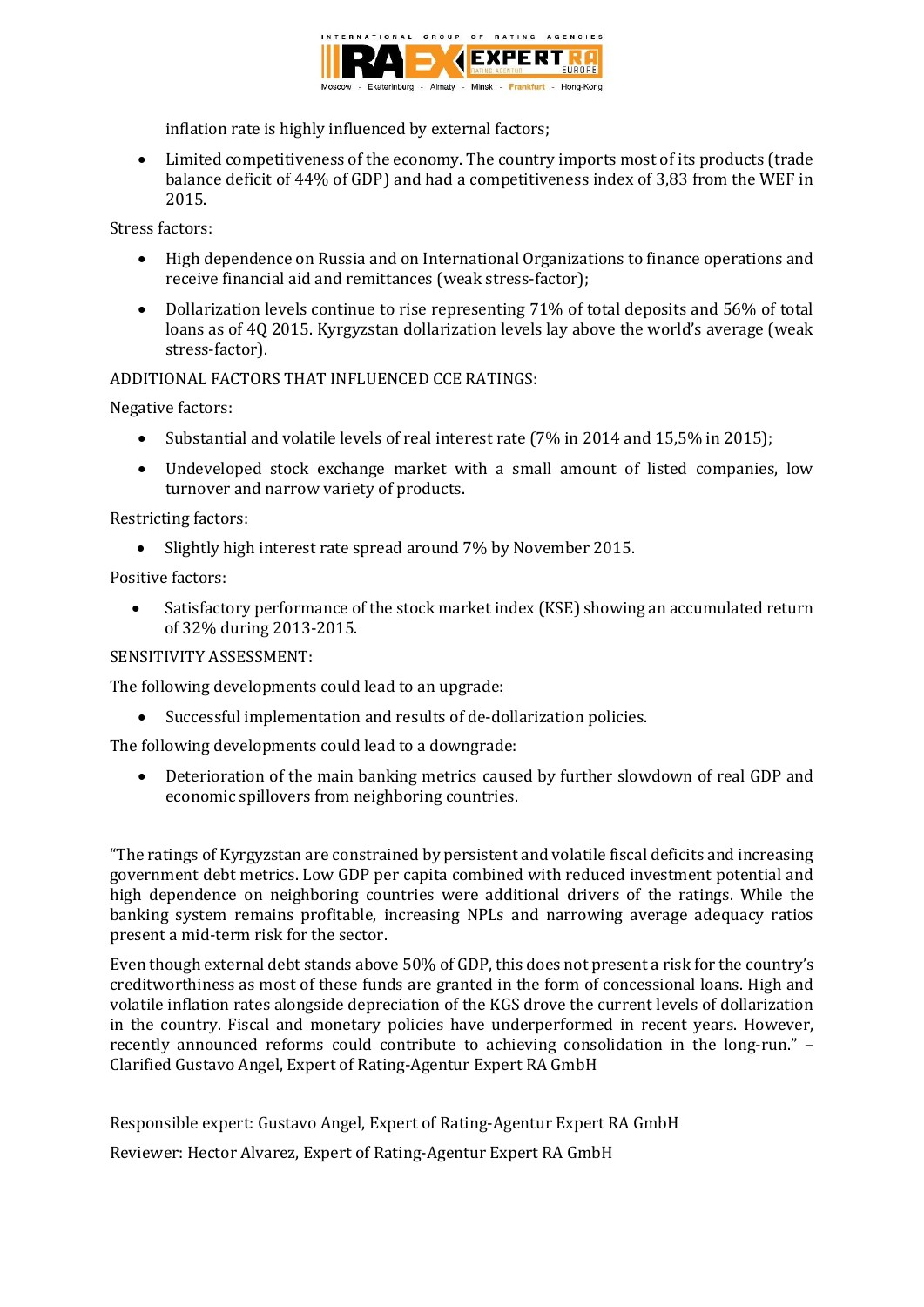

Research report on Kyrgyzstan is available at:

[http://raexpert.eu/reports/Research\\_report\\_Kyrgyzstan\\_19.02.2016.pdf](http://raexpert.eu/reports/Research_report_Kyrgyzstan_19.02.2016.pdf)

Next scheduled rating publication: 29 July 2016. The full sovereign rating calendar can be found at [http://raexpert.eu/sovereign.php#conf-tab-5.](http://raexpert.eu/sovereign.php#conf-tab-5)

For further information contact:

**Rating-Agentur Expert RA GmbH** Walter-Kolb-Strasse 9-11, 60594 Frankfurt am Main, Germany +49 (69) 3085-45-00 E-mail[: info@raexpert.eu](mailto:info@raexpert.eu) [www.raexpert.eu](http://raexpert.eu/)